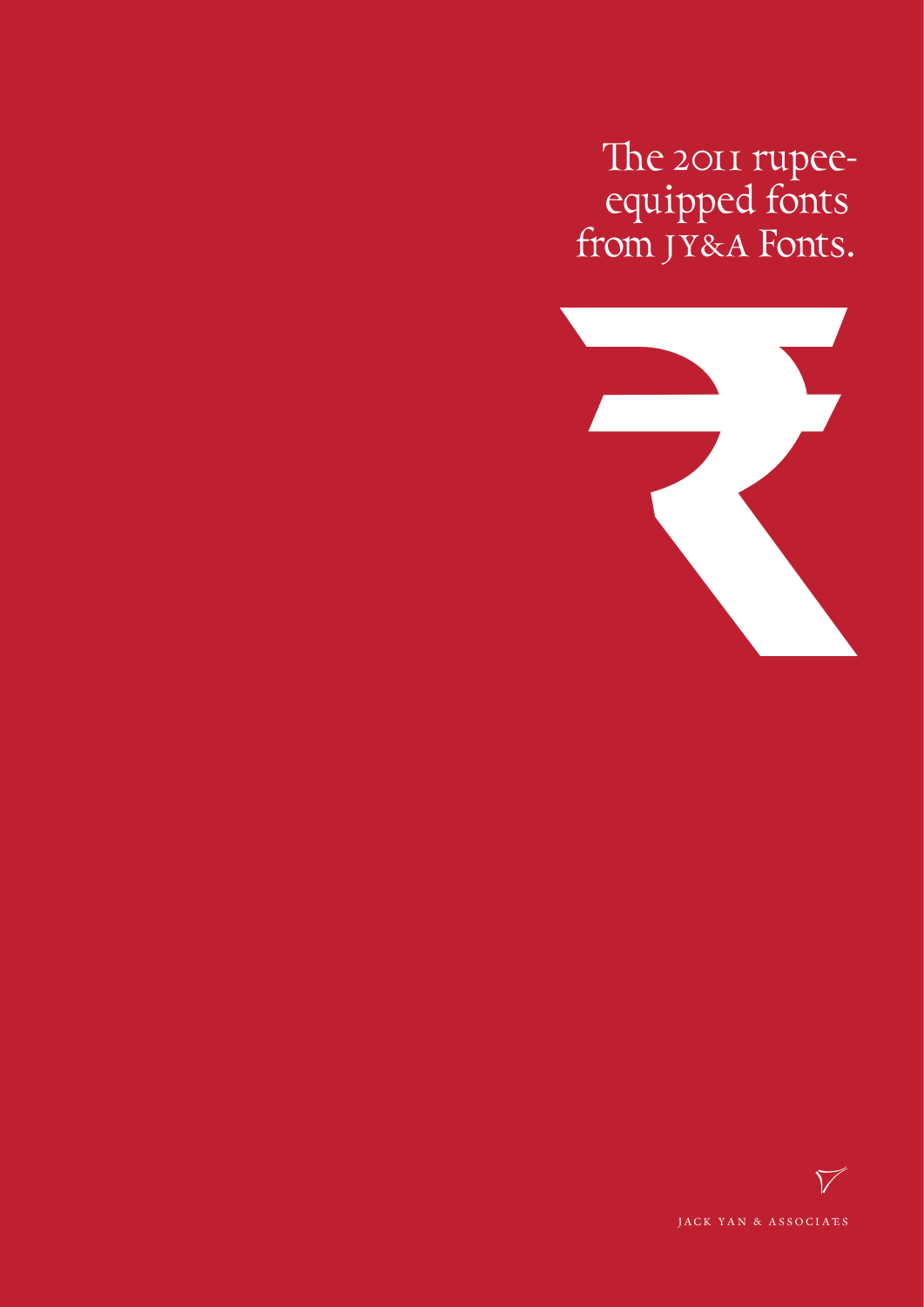In July 2010, the Indian cabinet approved the design of a rupee symbol. This marked India's importance in the global economy and the winning symbol, conceived by D. Uday Kumar, was approved into Unicode 6·0 within months.

Jy&a Fonts is one of the first typefoundries to add a rupee symbol to many designs in its range. The pioneering firm, based in New Zealand, had worked on the QuickDraw gx character sets in the 1990s, was a founding member of Type-Right (the typeface designers' advocacy organization), and has an admitted love of India.

The new releases were completed in July 2011, retailing first at Typos in Switzerland, followed by MyFonts.com online. Other distributors, such as Fonts.com, Fontdeck and Fontspring, will add them to their ranges later in 2011.

For more information, visit http://jya. net/fonts, or email us at information@ jyanet.com.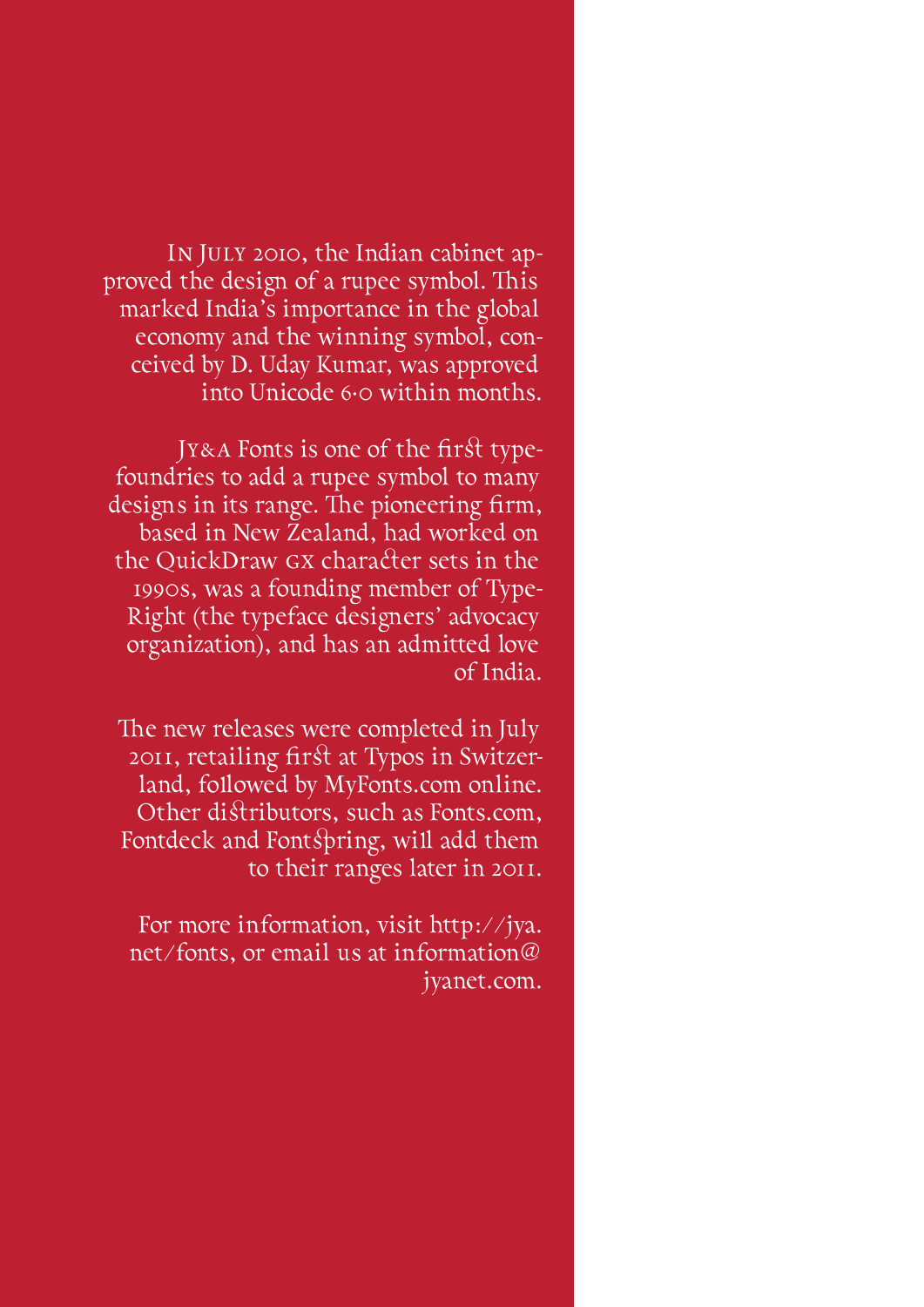

jy *Ætna Medium Italic* **jy Ætna Bold** *jy Ætna Bold Italic*

jy Ætna Roman – ABCDEFGHIJKLMNOPQRSTUVWXYZÆŒØŊR abcdefghijklmnopqrstuvwxyzæœøßĸŋfiflffffifflfjfk jy *Ætna Italic* jy Ætna Medium ABCDEFGHIJKLMNOPQRSTUVWXYZÆŒØR 12345678901234567890('.,:;!?£\$€¥₹&¶§')ctstaestuz

> *ABCDEFGHIJKLMNOPQRSTUVWXYZÆŒØŊ abcdefghijklmnopqrstuvwxyzæœøßĸŋfiflffffifflfj 12345678901234567890('.,:;!?£\$€¥₹&¶§')ctst*

JY ÆTNA WAS BASED on the original designs of Francesco Griffo and Giovantonio Tagliente from the 15th and 16th centuries. They were re-created in 1994. With the jy Ætna Pro release, the characters created in 1994 have all been put into their corresponding fonts.

While the book weight is the only one with the extra ligatures and swashes, all come equipped with a Latin Extended A character set and oldstyle numerals. The rupee symbol was added in 2011 to all six fonts in this family.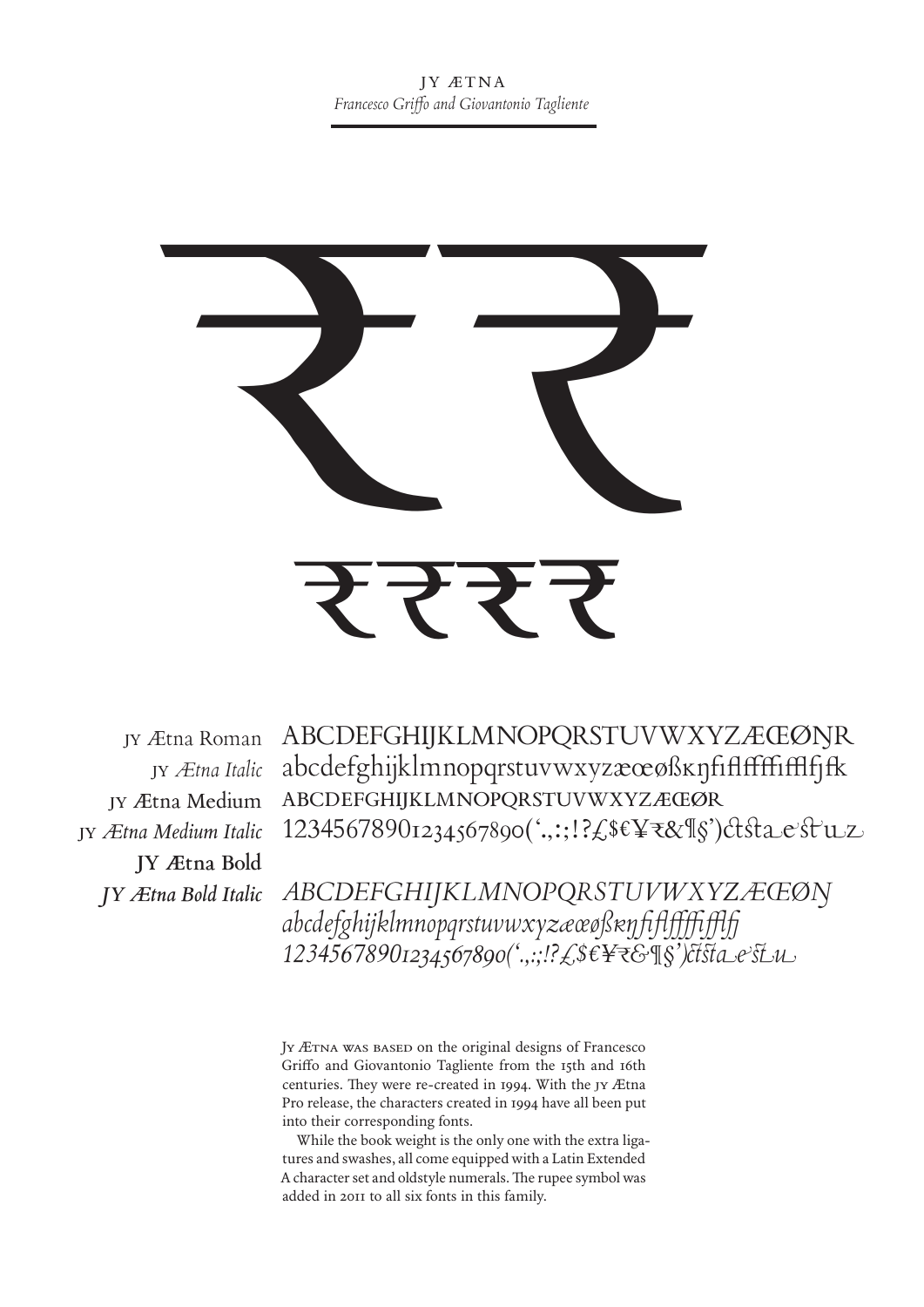j y alia *Jack Yan*



JY Alia Roman ABCDEFGHIJKLMNOPQRSTUVWXYZÆŒØN abcdefghijklmnopqrstuvwxyzæœøßĸŋfiflffffifflfjfk jy *Alia Italic* abcdefghijklmnopqrstuvwxyzæœø **jy Alia Bold** 12345678901234567890('.,:;!?£\$€¥₹&¶§') *jy Alia Bold Italic*

> *ABCDEFGHIJKLMNOPQRSTUVWXYZÆŒØŊ abcdefghijklmnopqrstuvwxyzæœøßĸŋfiflffffifflfj 12345678901234567890('.,:;!?£\$€¥₹&¶§')*

Jy Alia was designed by Jack Yan in 2009. His reason was to create a Venetian typeface that would be suitable for text use at 8–10 pt, and he had judged the Ætna family to be better suited to 12–14 pt. Yan used influences from aldine types, inspired both by the Griffo model and the later Plantin.

All come equipped with a Latin Extended A character set and oldstyle numerals. The rupee symbol was added in 2011 to all four fonts in this family.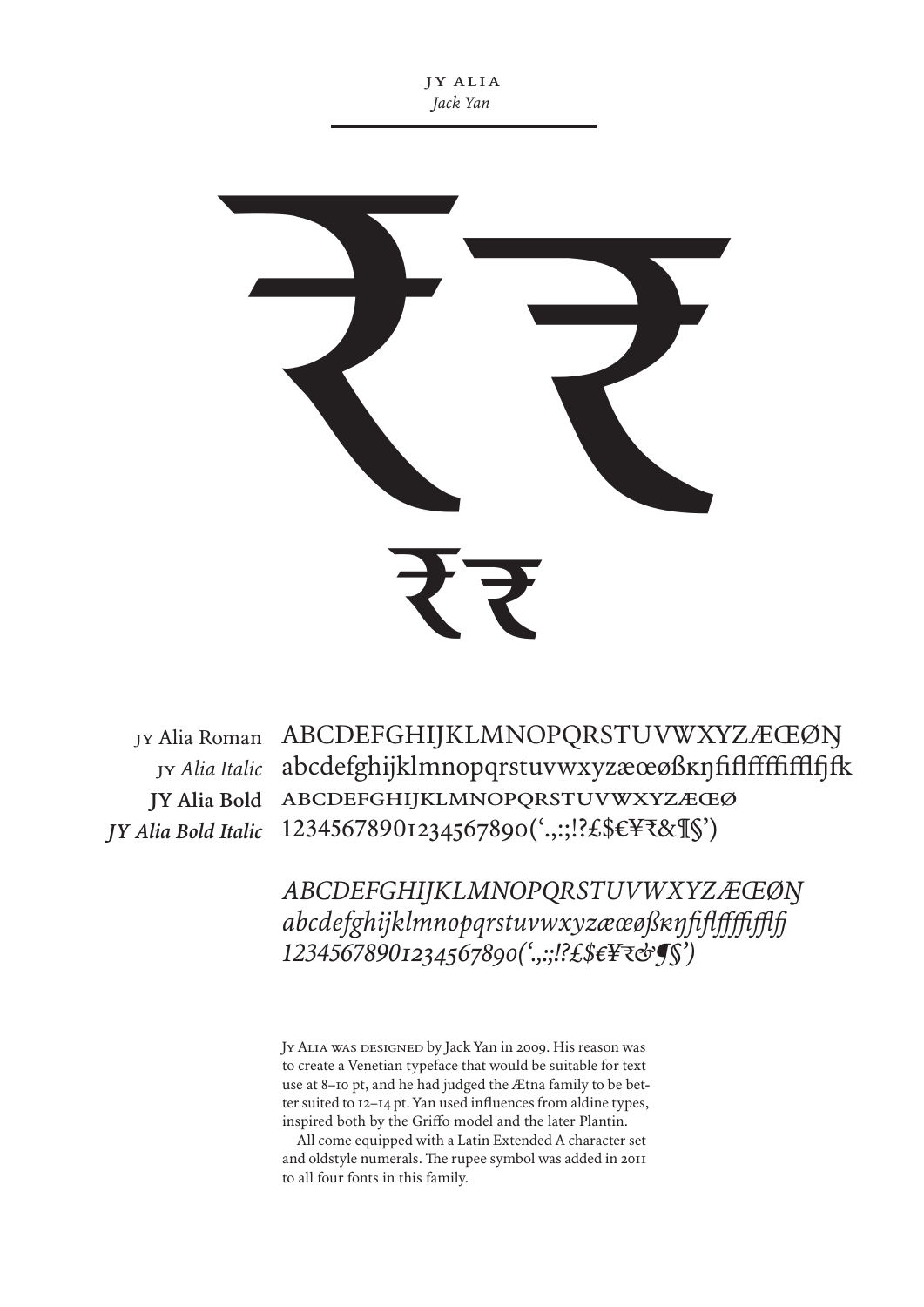j y décennie *Jack Yan*



JY Décennie Roman ABCDEFGHIJKLMNOPQRSTUVWXYZÆŒØŊ *jy Décennie Italic* abcdefghijklmnopqrstuvwxyzæœøßkŋfiflffffffff]fj JY Décennie Bold ABCDEFGHIJKLMNOPQRSTUVWXYZÆŒØ 12345678901234567890('.,:;!?£\$€¥₹&¶§') *jy Décennie Bold Italic*

> *ABCDEFGHIJKLMNOPQRSTUVWXYZÆŒØŊ abcdefghijklmnopqrstuvwxyzæœøßĸŋfiflffffifflfj abcdefghijklmnopqrstuvwxyzæœø 12345678901234567890('.,:;!?£\$€¥₹&¶§')*

Jy Décennie was originally designed for an Australian newspaper. The design was inspired by traditional Australasian woodcut type brought into the region by white settlers. A lot of time was spent on hinting the original roman fonts, so they could look sharp on screen. It was designed to work at the lower resolutions of high-speed printing, but works equally well on the web and modern screens.

All come equipped with a Latin Extended A character set and oldstyle numerals. The rupee symbol was added in 2011 to all four fonts in this family.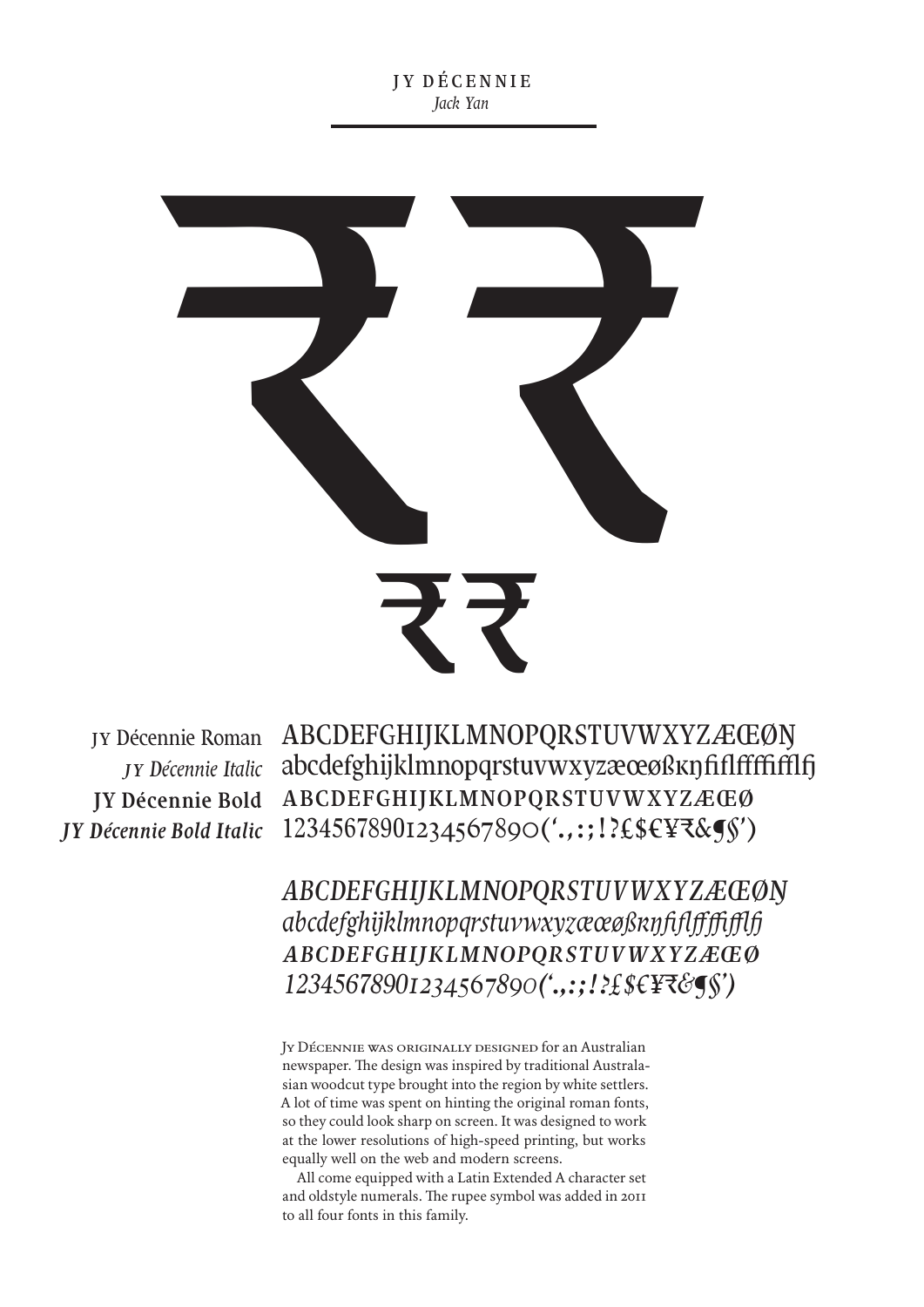

JY Décennie Titling ABCDEFGHIJKLMNOPQRSTUVWXYZÆŒØŊ *JY Décennie Titling* abcdefghijklmnopqrstuvwxyzæœøßkŋfiflfffiffl 1234567890('.,:;!?£\$€¥₹&¶§' )  *Italic*

> *ABCDEFGHIJKLMNOPQRSTUVWXYZÆŒØŊ abcdefghijklmnopqrstuvwxyzæœøßĸŋfiflffffiffl 1234567890('.,:;!?£\$€¥₹&¶§')*

Jy Décennie Titling was created as a complement to the standard jy Décennie. The Titling fonts were designed so they could be used at 36 pt and above, and were completed in 2000. Jack Yan used the original's outlines and modified them on-screen.

All come equipped with a Latin Extended A character set and oldstyle numerals. The rupee symbol was added in 2011 to the two fonts in this family.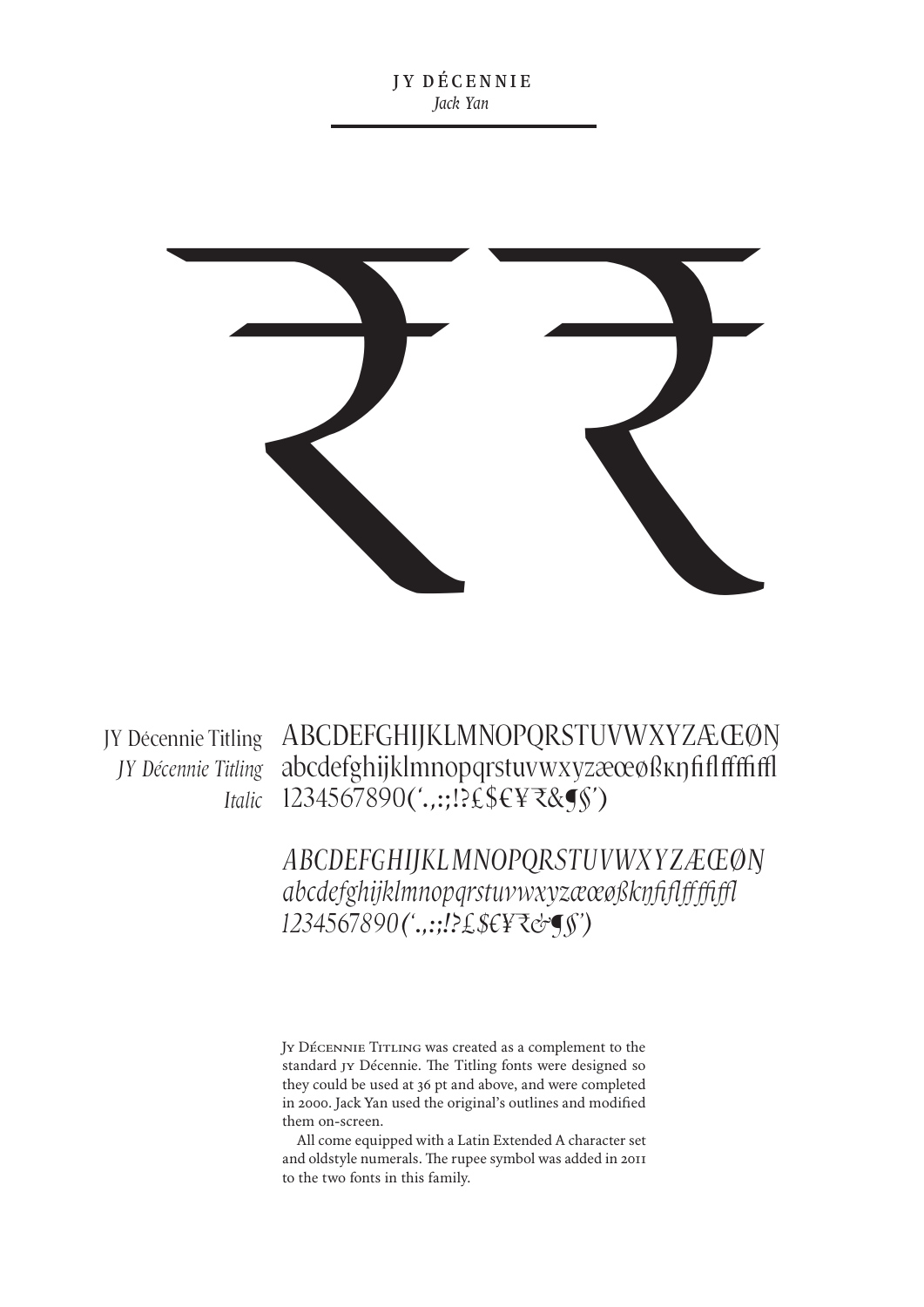## jy décennie express *Jack Yan*



jy Décennie Express *jy Décennie Express Italic* **jy Décennie Express Bold** *jy Décennie Express Bold Italic* jy Décennie Express **Heavy** *jy Décennie Express Heavy Italic* ABCDEFGHIJKLMNOPQRSTUVWXYZÆŒØŊ abcdefghijklmnopqrstuvwxyzæœøßĸŋfiflffffifflfj abcdefghijklmnopqrstuvwxyzæœø 12345678901234567890('.,:;!?£\$€¥₹&')

*ABCDEFGHIJKLMNOPQRSTUVWXYZÆŒØŊ abcdefghijklmnopqrstuvwxyzæœøßĸŋfiflffffifflfj 12345678901234567890('.,:;!?£\$€¥₹&')*

Jy Décennie Express is, of course, the sans serif version of jy Décennie. Some of the Express designs intentionally reuse their serif counterparts—the lowercase *e* and *t*, for example—and it is only with the addition of the Heavy weight that Express really departs from the original subfamily.

All come equipped with a Latin Extended A character set and oldstyle numerals. The rupee symbol was added in 2011 to all six fonts in this family.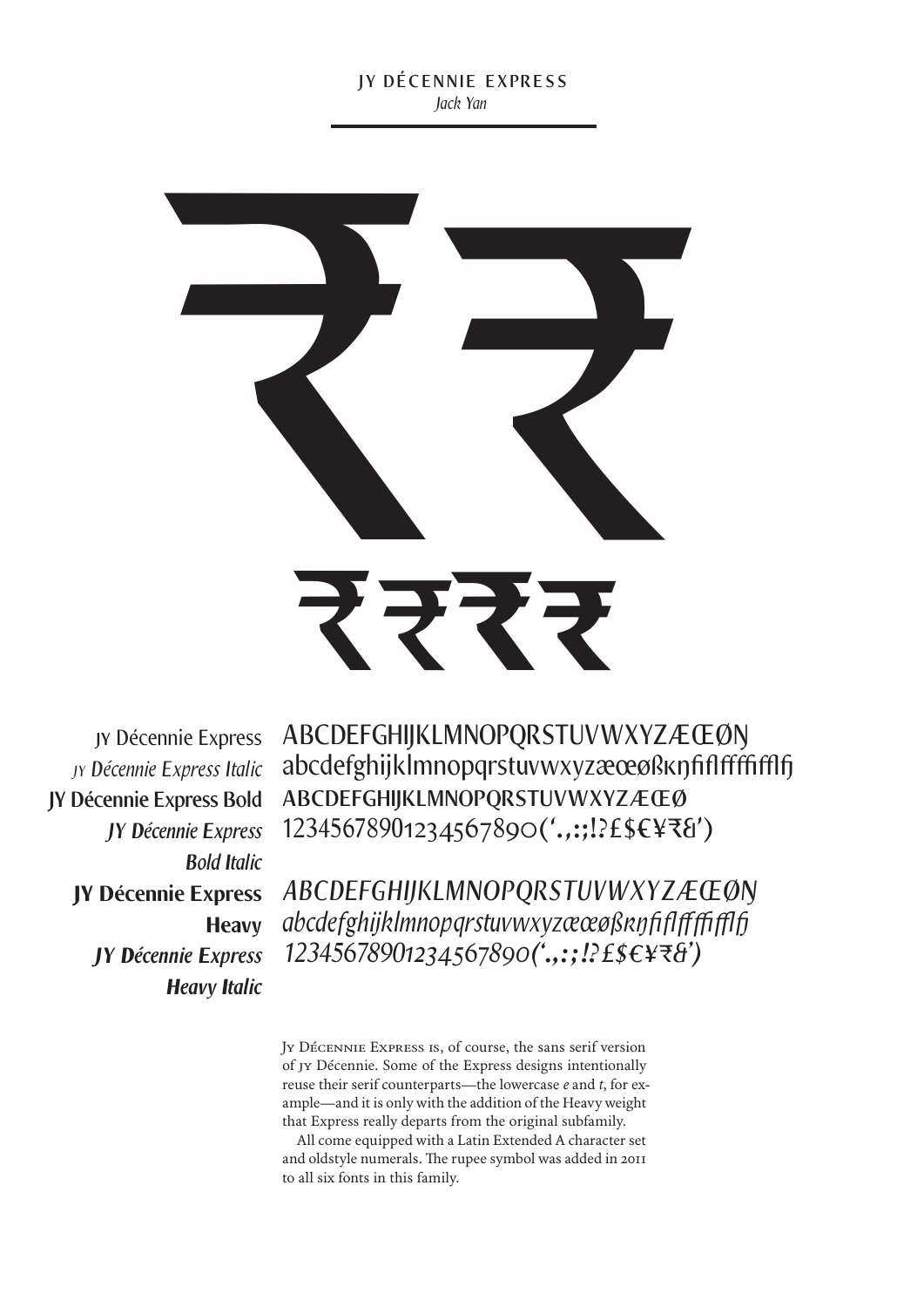JY INTEGRITY *Jack Yan*



jy Integrity Roman jy *Integrity Italic* jy Integrity Medium *Italic* **jy Integrity Bold** *jy Integrity Bold Italic*

ABCDEFGHIJKLMNOPQRSTUVWXYZÆŒØ abcdefghijklmnopqrstuvwxyzæœøßfiflffffifflfjfk abcdefghijklmnopqrstuvwxyzæœø 12345678901234567890('.,:;!?£\$€¥₹&¶§')ctstgigrtt jy *Integrity Medium* 

> *ABCDEFGHIJKLMNOPQRSTUVWXYZÆŒØ abcdefghijklmnopqrstuvwxyzæœøßfiflffffifflfjfkTh 12345678901234567890('.,:;!?£\$€¥₹&¶§')ctstgigr*

Jy Integrity was designed in 1993–4, specifically for the QuickDraw gx format that was being planned at the time. It is a condensed serif style, and has proven to be one of JY&A Fonts' more popular choices. Although QuickDraw gx did not catch on, OpenType was able to take advantage of the alternative characters that Jack Yan drew.

While the book weight is the only one with the extra ligatures and swashes, all come equipped with a Latin Extended A character set and oldstyle numerals. The rupee symbol was added in 2011 to all six fonts in this family.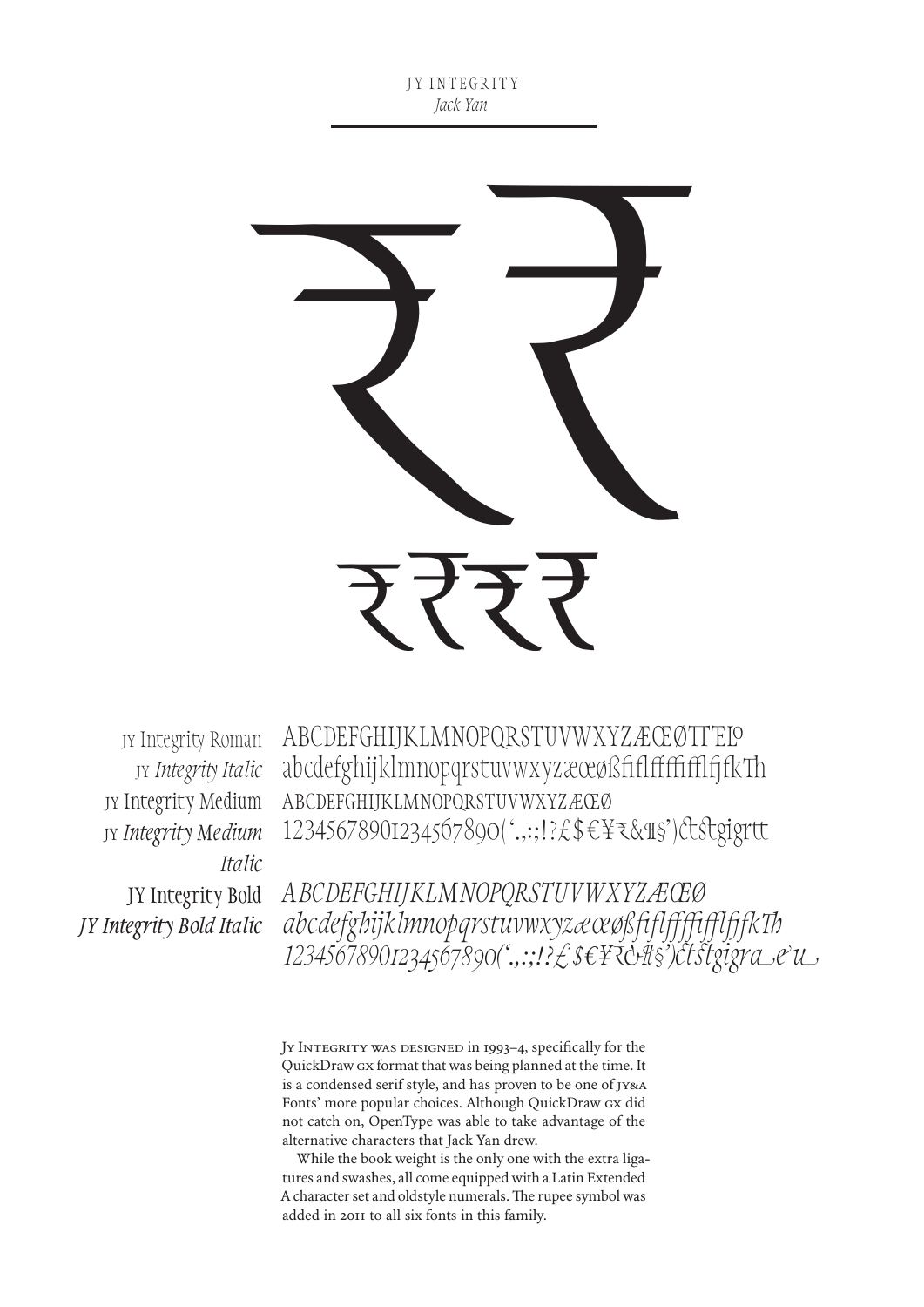jy pin nacle *Jack Yan*



*jy Pinnacle Bold Italic*

ABCDEFGHIJKLMNOPQRSTUVWXYZÆŒŊ jy Pinnacle Roman abcdefghijklmnopqrstuvwxyzæœßĸŋfiflffffifflfj jy *Pinnacle Italic* JY Pinnacle Bold ABCDEFGHIJKLMNOPQRSTUVWXYZÆŒQ**Thr<sup>></sup>&** 12345678901234567890('.,:;!?£\$€¥₹&¶§')ct

> *ABCDEFGHIJKLMNOPQRSTUVWXYZÆŒNQ abcdefghijklmnopqrstuvwxyzæœßĸŋfiflffffifflfjfkk 12345678901234567890('.,:;!?£\$€¥₹& ¶§')ctThspr*

Jy Pinnacle, released in 1996, was based around the principle that an oblique axis and horizontal elements in a design would aid legibility, guiding the eye across the line. Jack Yan added a large complement of swashes, and with the release of Pinnacle Pro, he has improved some of the glyphs and added others.

While the book weight is the only one with the extra ligatures and swashes, all come equipped with a Latin Extended A character set and oldstyle numerals. The rupee symbol was added in 2011 to all four fonts in this family.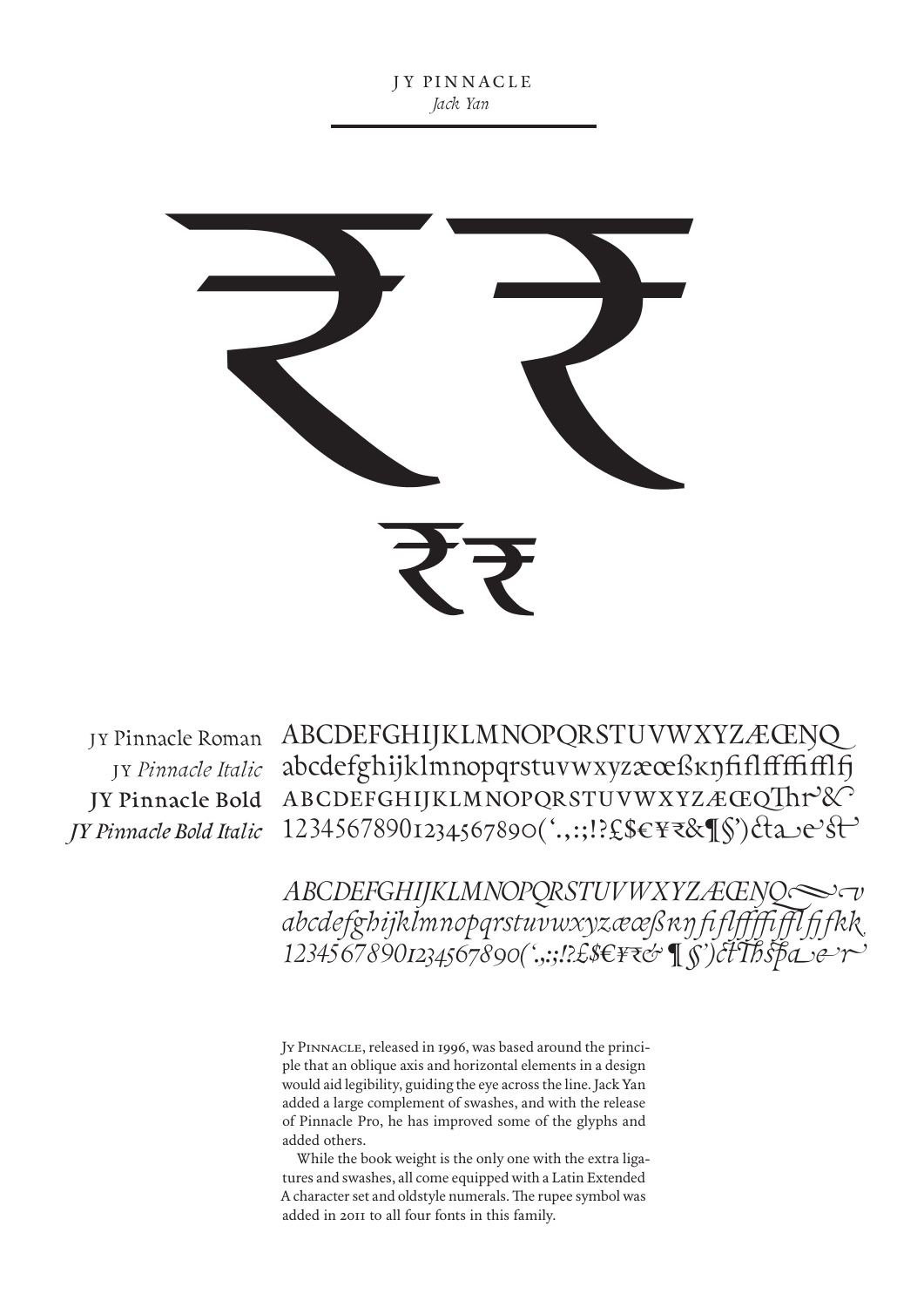

jy Tranquility Roman jy *Tranquility Italic* **jy Tranquility Demi jy** *Tranquility Demi Italic* **jy Tranquility Bold** *jy Tranquility Bold Italic*

ABCDEFGHIJKLMNOPQRSTUVWXYZÆŒØ abcdefghijklmnopqrstuvwxyzæœøßfiflffffiffl abcdefghijklmnopqrstuvwxyzæœø 12345678901234567890('.,:;!?£\$€¥₹&¶§')

*ABCDEFGHIJKLMNOPQRSTUVWXYZÆŒø abcdefghijklmnopqrstuvwxyzæœøßfiflffffiffl 12345678901234567890 ('.,:;!?£\$€¥₹&¶§')*

AN EARLY DESIGN from Jack Yan, JY Tranquility is an oldstyle workhorse serif type family, designed in 1994–5, with an intentionally calm, gentle appearance.

All come equipped with a Latin Extended A character set and oldstyle numerals. The rupee symbol was added in 2011 to all six fonts in this family.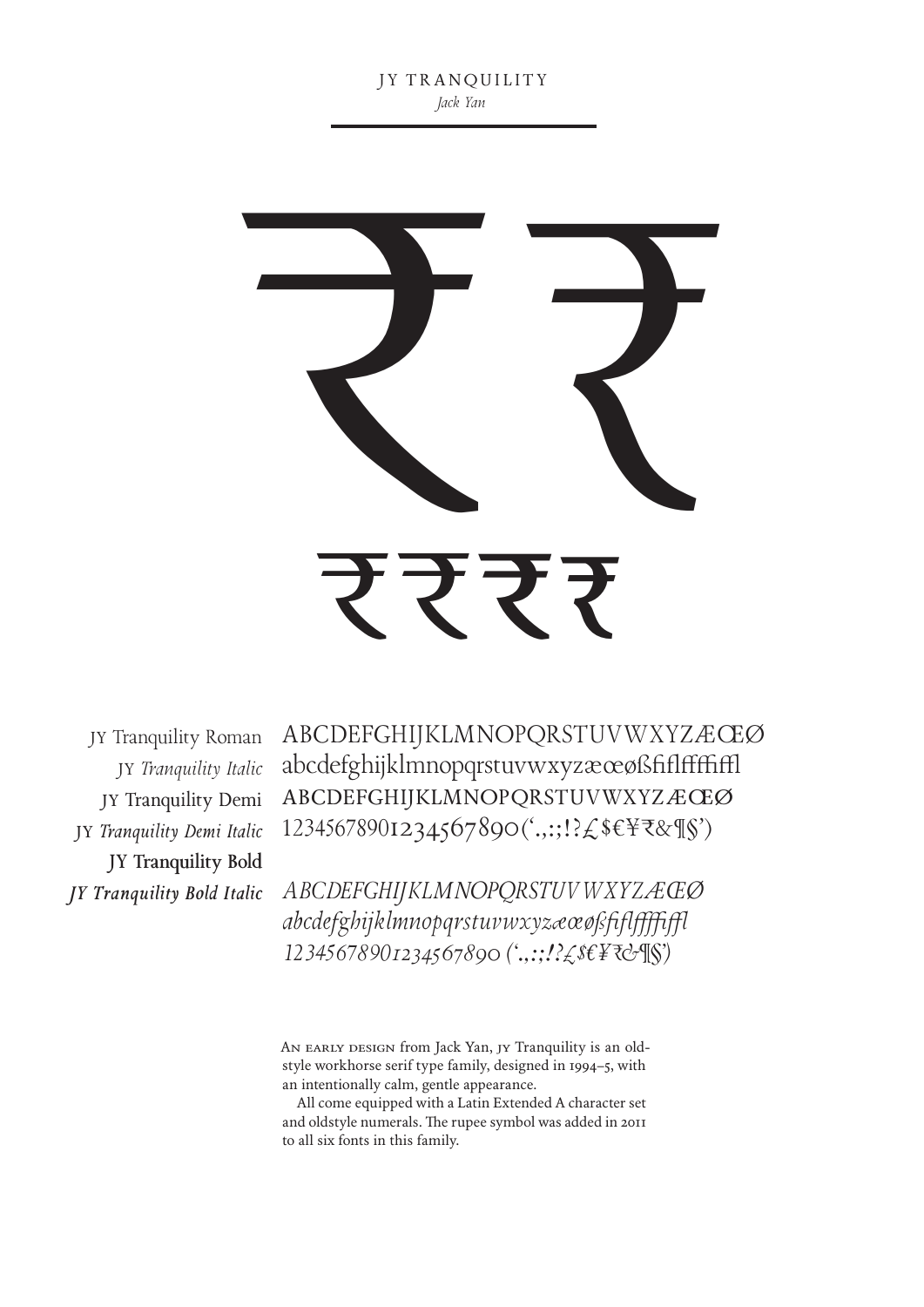

Yan 333 JY Bold  $It a line$ 

Italic

Yan 333 JY Roman ABCDEFGHIJKLMNOPQRSTUVWXYZÆCEØN Yan 333 JY Bold ABCDEFGHIJKLMNOPQRSTUVWXYZÆCEØ 12345678901234567890('.,:;!?£\$€¥₹&¶\$')

Yan 333 IY Black ABCDEFGHIJKLMNOPQRSTUVWXYZACEN 12345678901234567890('.,:;!?£\$€¥₹&¶\$')ctst

> THE TYPEFACE FAMILY to bear the name of its designer in our range, Yan 333 JY is a digitalization of Jack Yan's handlettering. Prior to becoming a typeface designer, Yan was a calligrapher and hand-letterer, and in order to provide some consistency to his earlier work as his writing style changed, the 333 series was created.

The Book Italic is the only one with swashes, but all come equipped with a Latin Extended A character set and oldstyle numerals. The rupee symbol was added in 2011 to all six fonts in this family.